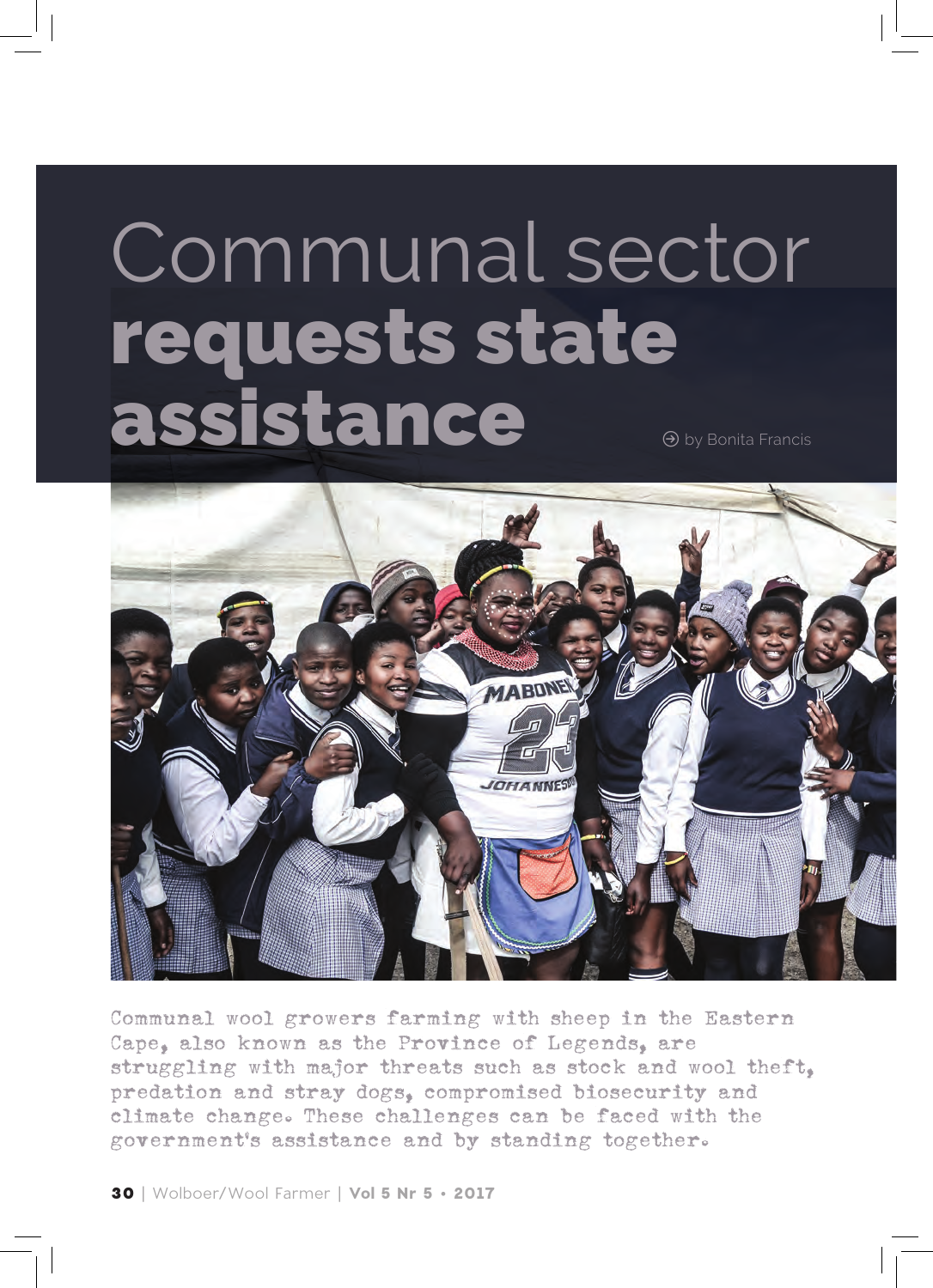

pproximately a thousand<br>delegates gathered at the<br>Falakahla administrative area<br>in Idutwya on 24 August 2017<br>to attend the annual congress<br>of the Eastern Cape Commu-<br>nal Wool Growers' Association (ECCWGA). It delegates gathered at the Falakahla administrative area in Idutwya on 24 August 2017 to attend the annual congress of the Eastern Cape Commu-

nal Wool Growers' Association (ECCWGA). It was the sixth year that the five communal regions of the NWGA combined their efforts to host such an event.

Members of the NWGA leadership including Guillau du Toit, national chairperson, Herman Hugo, national vice-chairperson (commercial), Sipiwo Makinana, national vice-chairperson (communal), HB van der Walt, Eastern Cape chairperson, Machiel Odendaal, Mpumalanga chairperson, and Othard Klingenberg, chairperson of KwaZulu-Natal, attended the congress with all the staff of the NWGA head office in Port Elizabeth.

The congress thanked the NWGA for assisting wool farmers in the former homelands of Transkei and Ciskei for the past 20 years so that they could acquire the necessary skills to compete in the formal market.

In his chairperson's report, Lawrence Maduna from Sterkspruit said the communal sector was truly grateful to be in the unique position whereby communal breeders could contribute towards the genetic improvement of flocks.

For the past 15 years, almost 45 000 quality rams have been introduced to communal flocks, improving wool production from 222 610 kg in 2002 to 5 744 961 kg in the past season with an estimated value of R299 882 007 being sold in the formal market. This income is a result of both a dramatic increase in volume, but is also due to higher levels in the wool price, which is a perfect example of wool's ability to create wealth in extensive rural farming areas.

As the five-year contract with the Department of Rural Development and Land Reform (DRDLR) has reached the end and the NWGA's many attempts to renew it for a further five

*(TURN PAGE)*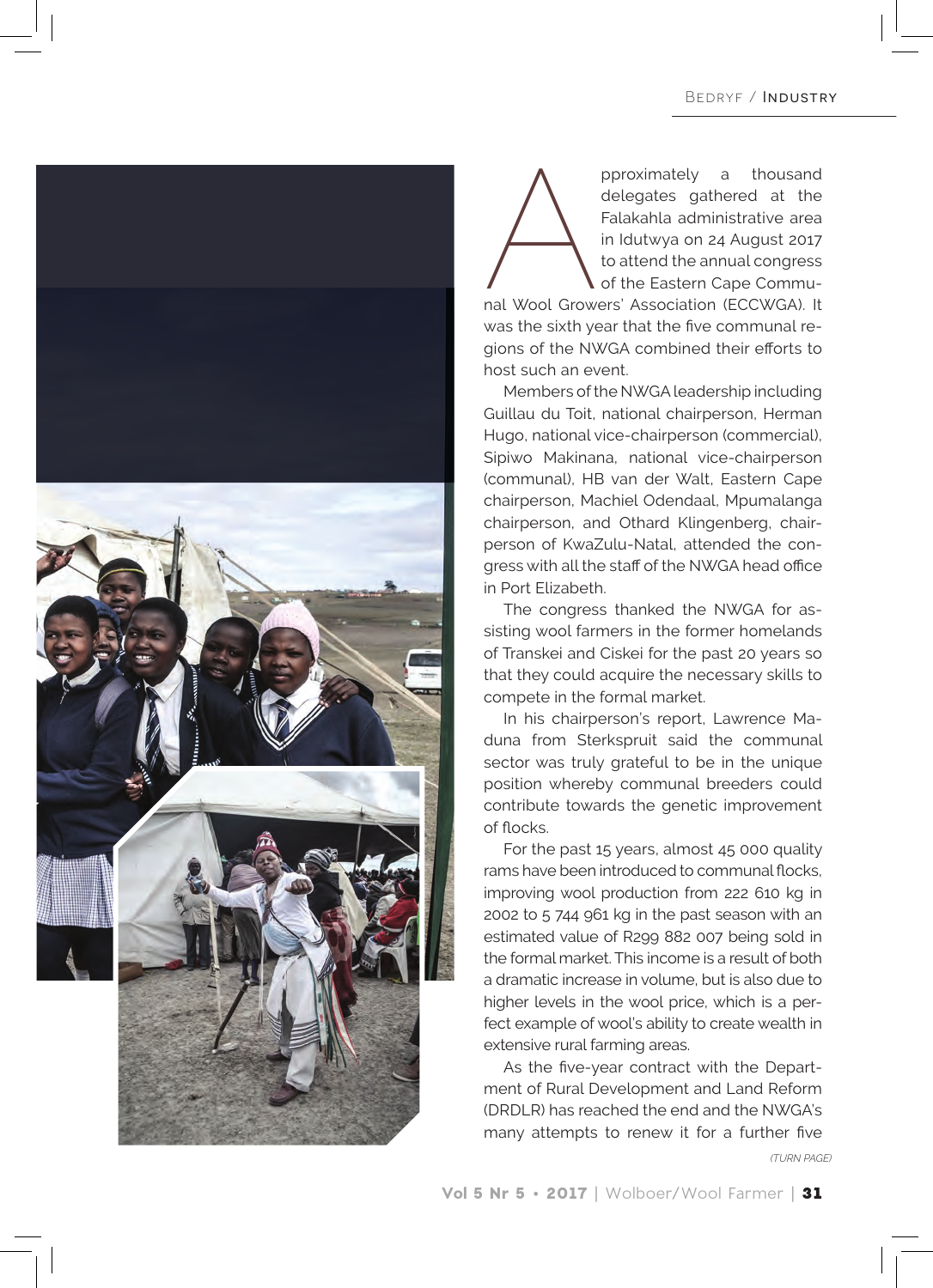years have failed, Maduna urged government to assist farmers by continuing the programme and being part of this success story. Congress also pleaded that the roll-out of the ram exchange programme be accelerated to meet the optimal ram-tot-ewe ratio by increasing the number of rams issued per year.

## **Solution for stock and wool theft**

In response to the resolution by the congress about its concern about stock and wool theft. Allison Singh of Vodacom introduced a livestock-tracking device that is placed on the sheep with a secure harness and monitors the movement of livestock. Farmers receive automatic alerts when the animals' movements are compromised. He explained that good cellphone reception is critical for this product, but

HB van der Walt, Eastern Cape chairperson, with Xithulele Mbatsha, responsible for NWGA training and development in the communal areas. Vodacom is also part of a global data service platform (GDSP), which further strengthens the network.

Lieutenant-Colonel Sello Rute, the commander of the Eastern Cape provincial stock theft and endangered species unit, said farmers are not branding or tattooing their animals. He urged the farmers to use only registered brands and tattoo equipment. He warned against people taking the law into their own hands and referred to a vigilante group that

Lawrence Maduna, Eastern Cape vicechairperson, reported on the growth and development in the communal sector.



MEC for Rural Development and Agragrian Reform (DRDAR), Mlibo Qoboshiyane, addressed the deleg